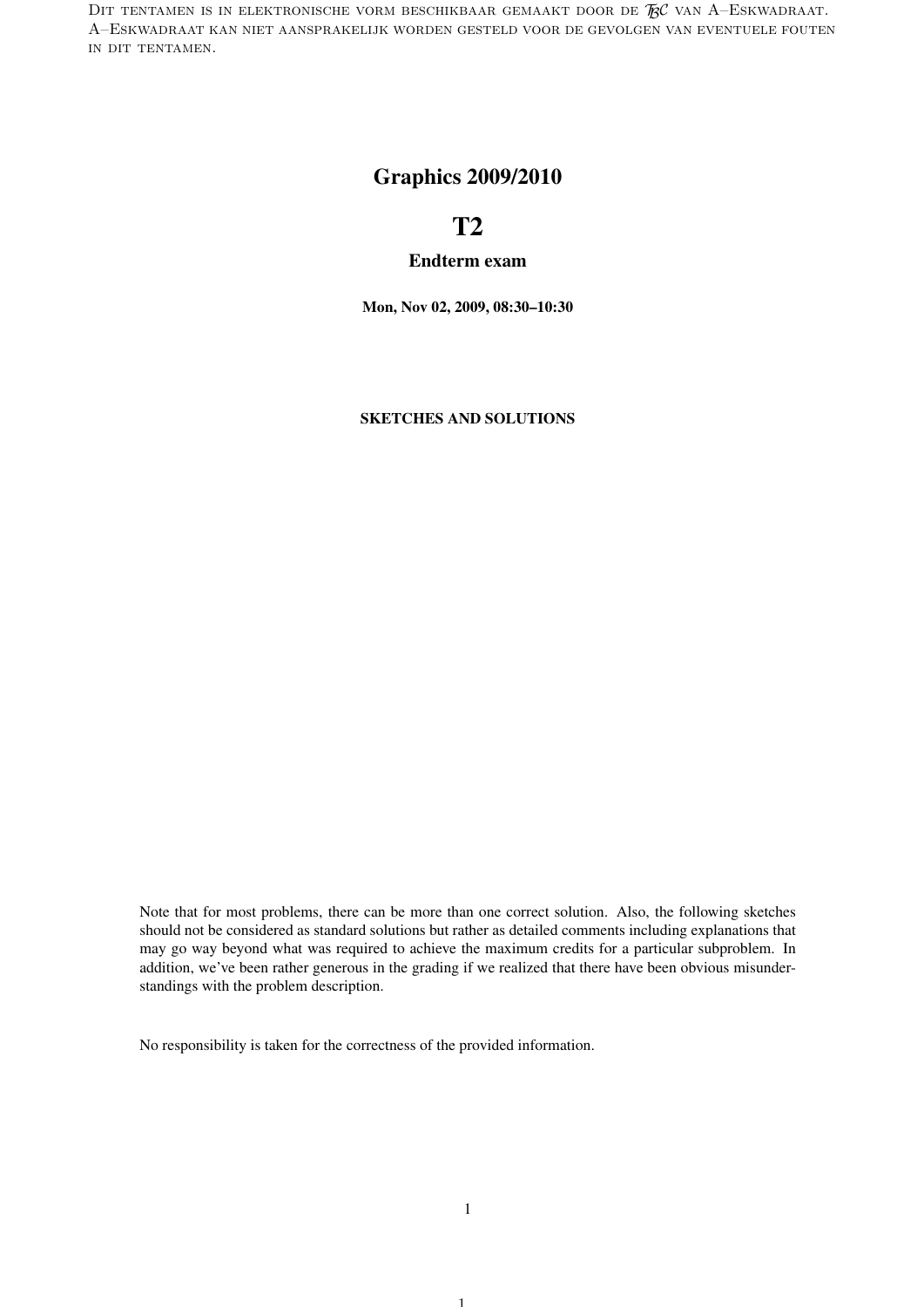#### Problem 1: Perspective projection

Subproblem 1.1 [1.5 pt] In order to transform objects in world space coordinates into objects in camera coordinates, we need an orthonormal base  $\vec{u}$ ,  $\vec{v}$ ,  $\vec{w}$  with origin at the eye position  $\vec{e}$ . Explain how we can construct such an orthonormal basis given the eye position  $\vec{e}$ , the gaze vector  $\vec{g}$ , and a view-up vector  $\vec{t}$ . (Note: construct the orthonormal base in a way that we are looking into the negative  $\vec{w}$ -direction, as we did in the tutorials.)

**Solution/comments.** First, we construct the base vector  $\vec{w}$ . Because we are looking in the negative  $\vec{w}$ *direction, we can just use the normalized negative gaze vector*  $\vec{g}$  to construct  $\vec{w}$ , *i.e. we set* 

$$
\vec{w} = \frac{-\vec{g}}{\|\vec{g}\|}
$$

*(note: we have to normalize, because we want to create an* orthonormal *basis)*

*Then, we have to create two unit vectors*  $\vec{u}$  and  $\vec{v}$  that are orthogonal to  $\vec{w}$  (and, of course, to each other). *We know that the cross product of two nonlinear vectors creates a new vector that is orthogonal to the original ones. Hence, we can use the new vector*  $\vec{w}$  and the view-up vector  $\vec{t}$  (which is nonlinear to  $\vec{g}$  and  $therefore$  also nonlinear to  $\vec{w}$ ) to create our second base vector  $\vec{u}$ , *i.e.* we set

$$
\vec{u} = \frac{\vec{t} \times \vec{w}}{\|\vec{t} \times \vec{w}\|}
$$

*(note again that we have to normalize to make sure to get a* unit *vector)*

*Finally, we get our third and last base vector*  $\vec{v}$  *by taking the cross product of the first two base vectors*  $\vec{w}$  $and \overrightarrow{u}$ *, i.e.* we set

$$
\vec{v} = \frac{\vec{w} \times \vec{u}}{\|\vec{w} \times \vec{u}\|}
$$

*(Note: if you change the order of the vectors when taking the cross product in the last two equations, you would get a result that is different, but also correct.)*

Subproblem 1.2 [0.5 pt] We have seen that we can do perspective projection by matrix multiplication. The precise matrix needed is not relevant here; let's call it  $M_p$ . Assume  $(x, y, z)$  is a point in  $\mathbb{R}^3$ . Before the homogeneous divide, we have

$$
M_p \begin{pmatrix} x \\ y \\ z \\ 1 \end{pmatrix} = \begin{pmatrix} x \\ y \\ z \frac{n+f}{n} - f \\ \frac{z}{n} \end{pmatrix}
$$

Now assume that we have two random points  $\vec{p}_1 = (x_1, y_1, z_1)$  and  $\vec{p}_2 = (x_2, y_2, z_2)$  within the view frustum. Show that *M<sup>p</sup>* does not change their order along the *z*-axis.

**Solution/comments.** *To prove this, we have to show that the order of the z-coordinates z<sub>1</sub> and z<sub>2</sub> <i>of the points*  $\vec{p}_1$  *and*  $\vec{p}_2$  *after multiplication with*  $M_p$  *is the same as before. By looking at the transformed z-value* we see that  $z_1 \frac{n+f}{n} - f > z_2 \frac{n+f}{n} - f$  is obviously true if  $\vec{z}_1 > \vec{z}_2$ . The same applies for  $\vec{z}_1 < \vec{z}_2$  and  $\vec{z}_1 = \vec{z}_2$ , *so the statement is correct.*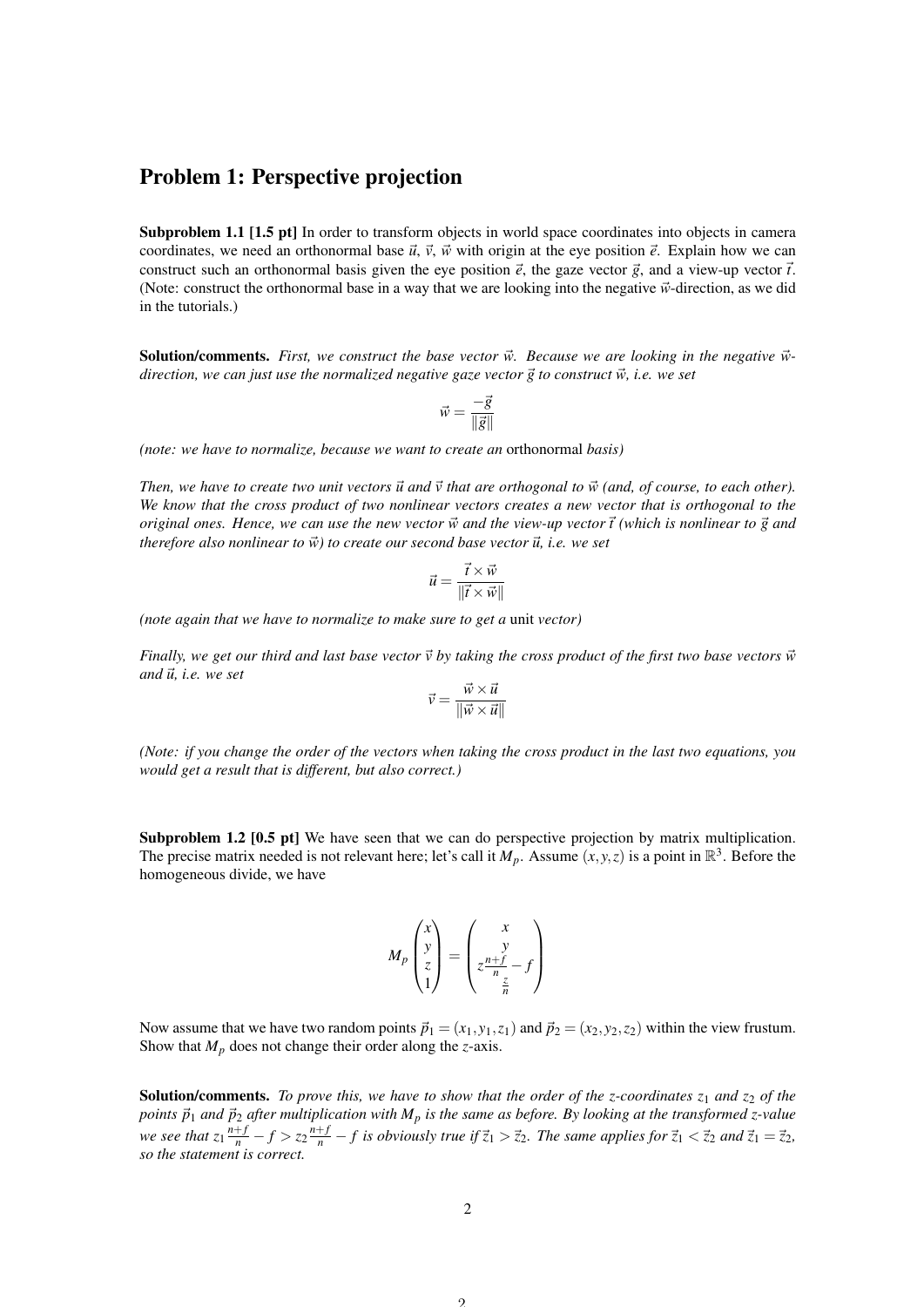#### Problem 2: Hidden surface elimination

The scene below consists of two triangles that are defined by the line segments 1, 2, 3 and 4, 5, 6, respectively, and a camera view point (i.e. the center of projection *COP*). The arrows indicate the normal vectors of the related segments. The dashed lines are not part of the input, but have been included to illustrate the positions of the objects with respect to each other.



Subproblem 2.1 [1 pt] Create a Binary Space Partitioning tree (BSP tree) for the scene illustrated above. (Note: add the segments in the order  $1, 2, \ldots, 6$  to your tree.)



Subproblem 2.2 [1 pt] Assume we have a scene that contains only closed polygons that are defined by connected line segments (in 2D) or connected triangles (in 3D). Further assume we have normal vectors for each segment/triangle that point to the outside of the closed polygone. Also, the camera position is not within any of the closed polygones. (Note: the above illustration is a good example for such a scene in 2D) Use this setup to explain what *backface culling* is and how we can easily implement it.

Solution/comments. *If we have a scene with closed polygones and a camera position outside of any of the polygones, we know that we can not see the backside of any of the line segments defining these polygones.*

*Thus, there is no need to draw segments from which we only see the backside. In backface culling we remove ("cull") such segments ("backfaces") before drawing.*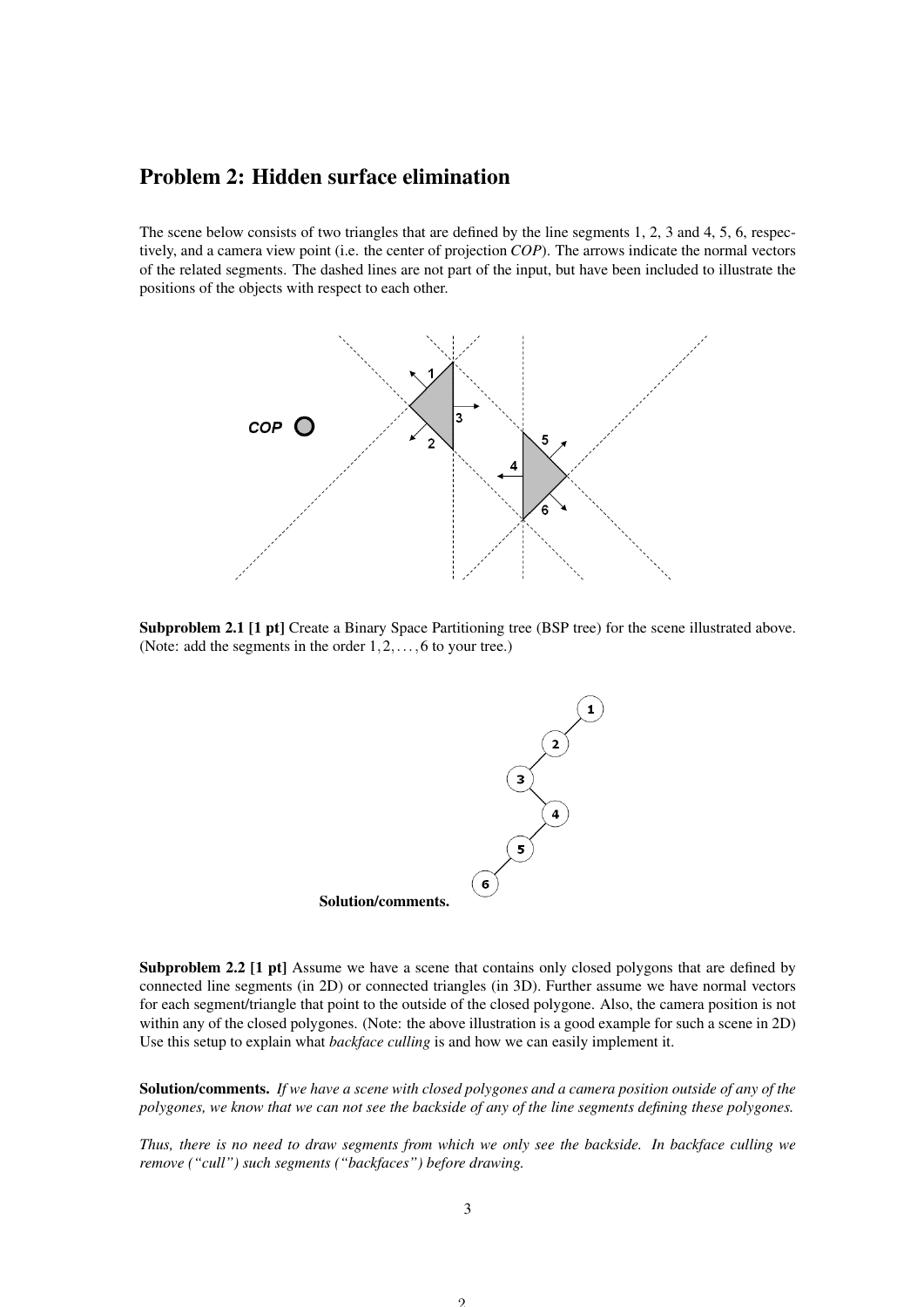*Using the normal vectors, we can easily check if the camera position is on the positive or negative side of the line (or plane in 3D) defined by the related segment and thus identify the backfacing segments.*

*Hence, we check the camera position against each segment. If the camera is on it's negative side, we remove the segment from our scene. If it's on the positive side, we keep the segment.*

Subproblem 2.3 [0.5 pt] Assume you want to get the correct drawing order for the segments in the scene illustrated above by first applying backface culling and then using the BSP tree approach. Create the BSP tree you would get after backface culling (add segments to your tree in the same order as in 2.1).

Solution/comments. *Backface culling removes the faces/segments for which the back is facing the camera. In the scene above, these are segments 3, 5, and 6. The BSP tree that is build with the remaining segments looks like this:*



Subproblem 2.4 [0.5 pt] How do the trees created in 2.1 and 2.3 change if the COP is moved to the topright corner of the scene, i.e. the area defined by the negative side of the lines through 4 and 6 and the positive side of the line through 5?

Solution/comments. *Creating a BSP tree for a general scene is independent from the camera position. Hence, we do not have to create a new tree for 2.1. It stays the same.*

*However, the situtaion obviously changes if we apply backface culling first. Because we remove segments based on the camera's position, we end up having a different scene when we modify the camera.*

*In the concrete example, we would remove segment 1, 2, 4, and 6 with respect to the new camera position. The BSP tree for the remaining segments looks like this:*

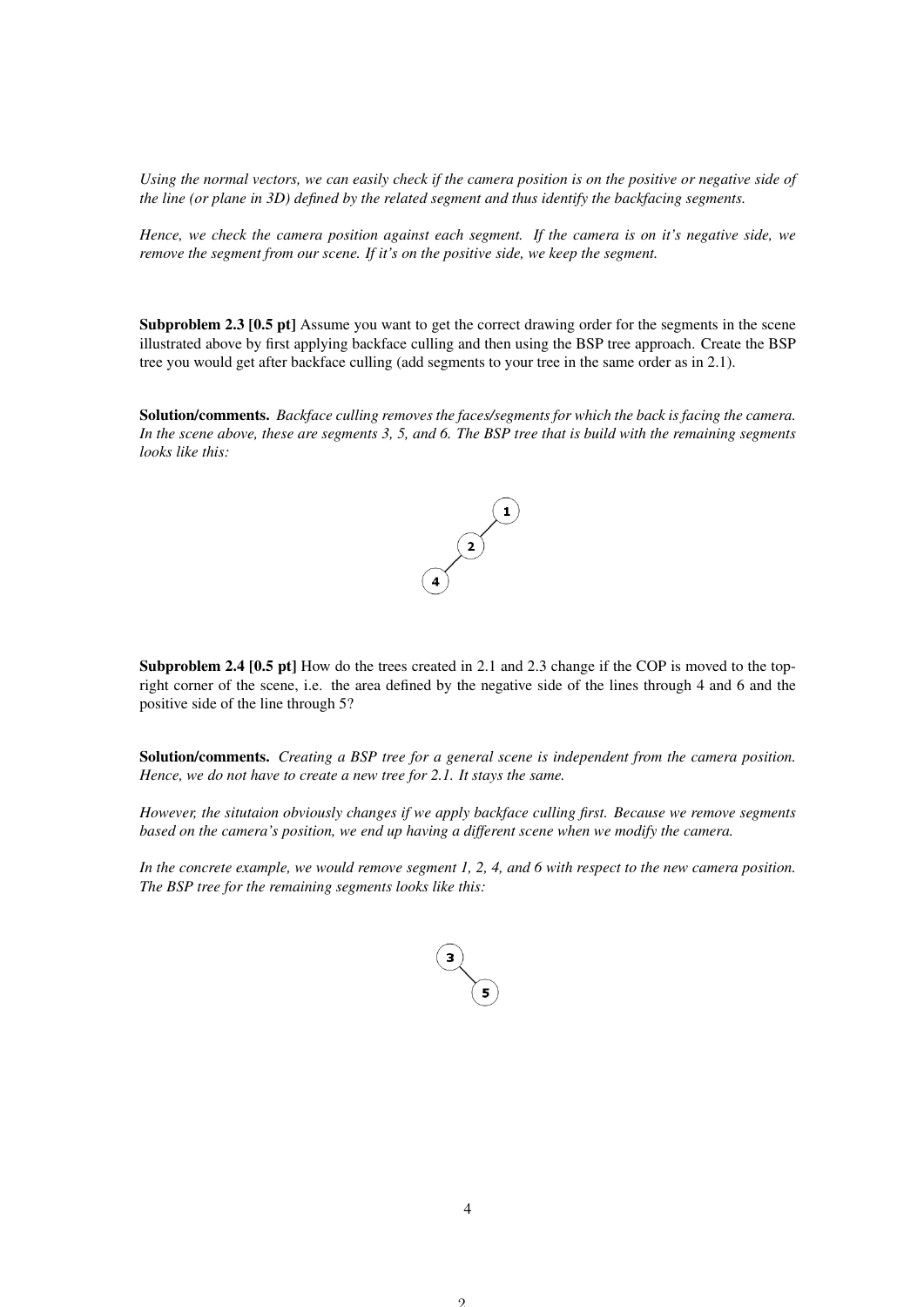## Problem 3: Ray tracing

**Subproblem 3.1 [1 pt]** Assume  $\vec{p}$  is a point in barycentric coordinates, i.e.  $\vec{p} = \vec{a} + \beta(\vec{b} - \vec{a}) + \gamma(\vec{c} - \vec{a})$ with two parameters  $\beta$ ,  $\gamma$  and the three vectors  $\vec{a}$ ,  $\vec{b}$ ,  $\vec{c}$  that define our barycentric coordinate system. How can we easily check if  $\vec{p}$  lies within the triangle defined by  $\vec{a}$ ,  $\vec{b}$ ,  $\vec{c}$ ? (Note: "within" here means including the borders of the triangle.)

**Solution/comments.** *Because of the definition of barycentric coordinates,*  $\vec{p}$  *lies within the respective triangle if and only if*

$$
\beta,\gamma\geq 0 \text{ and } \beta+\gamma\leq 1.
$$

**Subproblem 3.2 [1 pt]** Assume we have two circles  $C_1$  and  $C_2$  in  $\mathbb{R}^2$  both with radius 1 centered around  $\vec{c}_1 = (0, 0.5)$  and  $\vec{c}_2 = (0.5, 0.5)$ , respectively (cf. image below).



(a) Explain how we can use these two circles and Constructive Solid Geometry (CSG) to create the image of a waxing moon as illustrated by the gray area in the image above.

(b) Explain how we can calculate the intersection of the ray defined by  $y = 0.5$  and the moon image created in (a) with CSG and give the values of the intersection points. (Note: you have to explain how you can get these intersection points. Just writing them down without explanation will not give you any credit!)

Solution/comments. *(a) CSG creates new (usually complexer) shapes by combining solid (usually simpler) shapes using set operations.*

*In this concrete example, when looking at the image, we see that the moon shape matches with the area of circle C*<sup>2</sup> *that doesn't overlap with circle C*1*. Hence, we can use difference (aka exclusion) to create it, i.e. with CSG, the moon image can be expressed as*  $C_2 - C_1$ *.* 

*(b) We get the intersection points of a ray with an object that was created with CSG by calculating the intersection intervals of the ray with the original objects and then applying the same set operations to the resulting intervals that have been used to create the object.*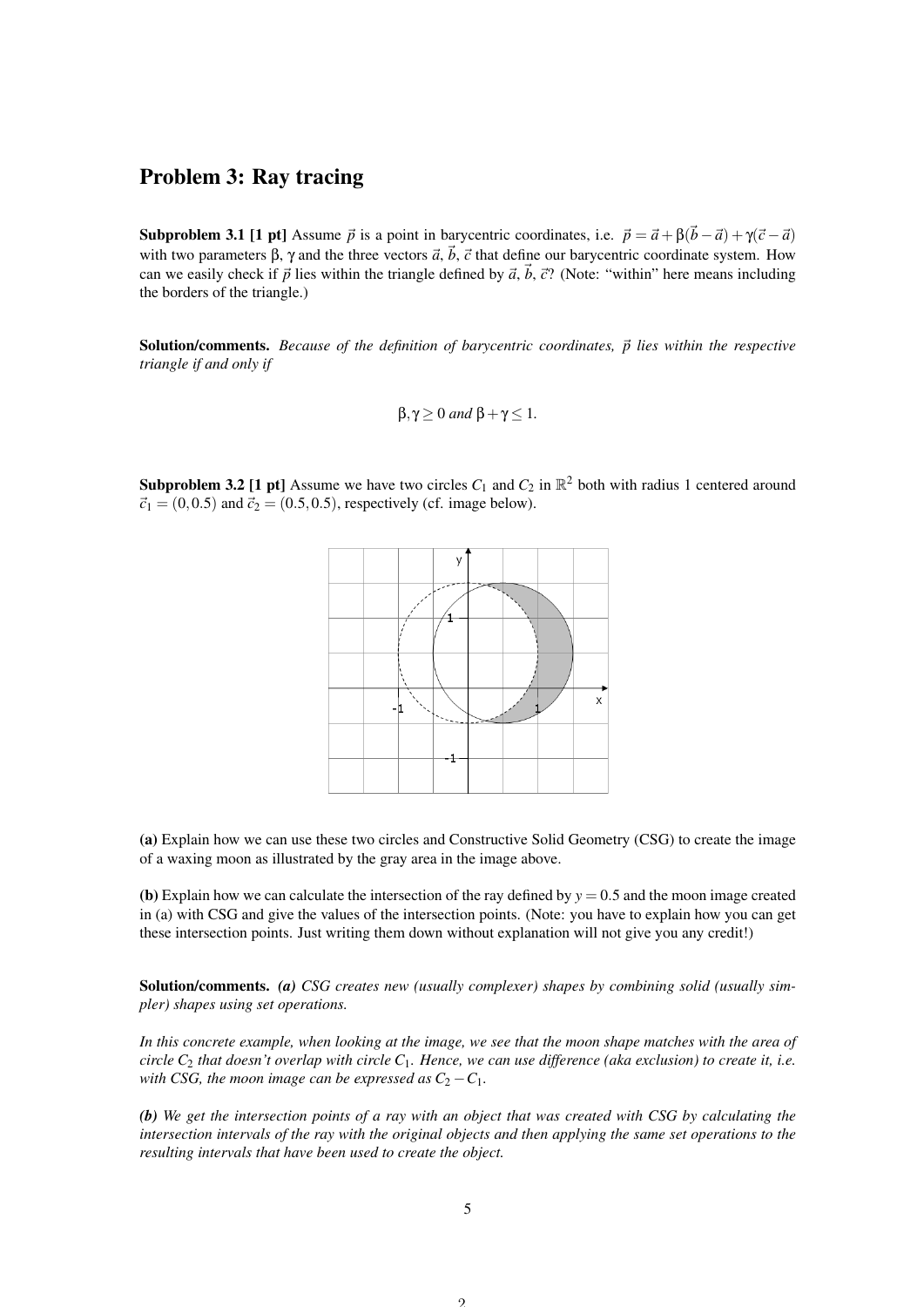*In the concrete example, we get*  $I_1 = [(-1, 0.5), (1, 0.5)]$  *as intersection interval of the ray with circle C*<sub>1</sub> *and*  $I_2 = \{(-0.5, 0.5), (1.5, 0.5) \}$  *as intersection interval of the ray with circle C*<sub>2</sub>*. Applying the set operation that we used to create the moon object to these intervals, i.e. calculating*  $I_2 - I_1$  *gives us*  $I_{moon} =$ [(1,0.5),(1.5,0.5)]*. The borders of this interval are the intersection points we've been looking for.*

Subproblem 3.3 [1.5 pt] Assume we have a 2D image containing many triangles. Explain how we can use BSP trees to separate the space in a way that each of the resulting cells contains only two triangles at the most. (Note: it is required to explain how we split the space and how we create the related BSP tree. It is however *not* required to explain how we traverse this tree when doing ray/object intersection tests and doing so will not give you any extra credit.)

Solution/comments. *To make calculations easier, we generally limit ourselves to only using axis-parallel splitting planes.*

*We start by splitting our space in two sub-spaces using a splitting plane that splits the objects into two groups of (more or less) equal size (note: more or less because we can have an odd number of triangles; also, if we use only axis-parallel splitting planes, it might not be possible to find a splitting plane that splits the objects evenly).*

*This first splitting plane becomes the root of our BSP tree.*

*If the resulting sub-spaces contain more than two triangles, we go into recursion, i.e. we split a sub-space again in two groups containing (more or less) the same number of objects until all resulting sub-spaces contain at most two triangles.*

*When doing the recursive splitting, we split along alternating dimensions (i.e. switch between adding horizontal and vertical splitting lines).*

*Each new splitting line is entered into the BSP tree according to the following rule: we check the new splitting plane against the splitting plane represented by the root. If it is left of it (for horizontal splitting planes) or below it (for vertical splitting planes), we go into the left subtree. Otherwise, we go into the right subtree.*

*There, we recursively check the new splitting plane against the root of this sub-tree and go left or right depending on the outcome of this check until we reach a leaf. This is where we enter our new splitting plane into the tree.*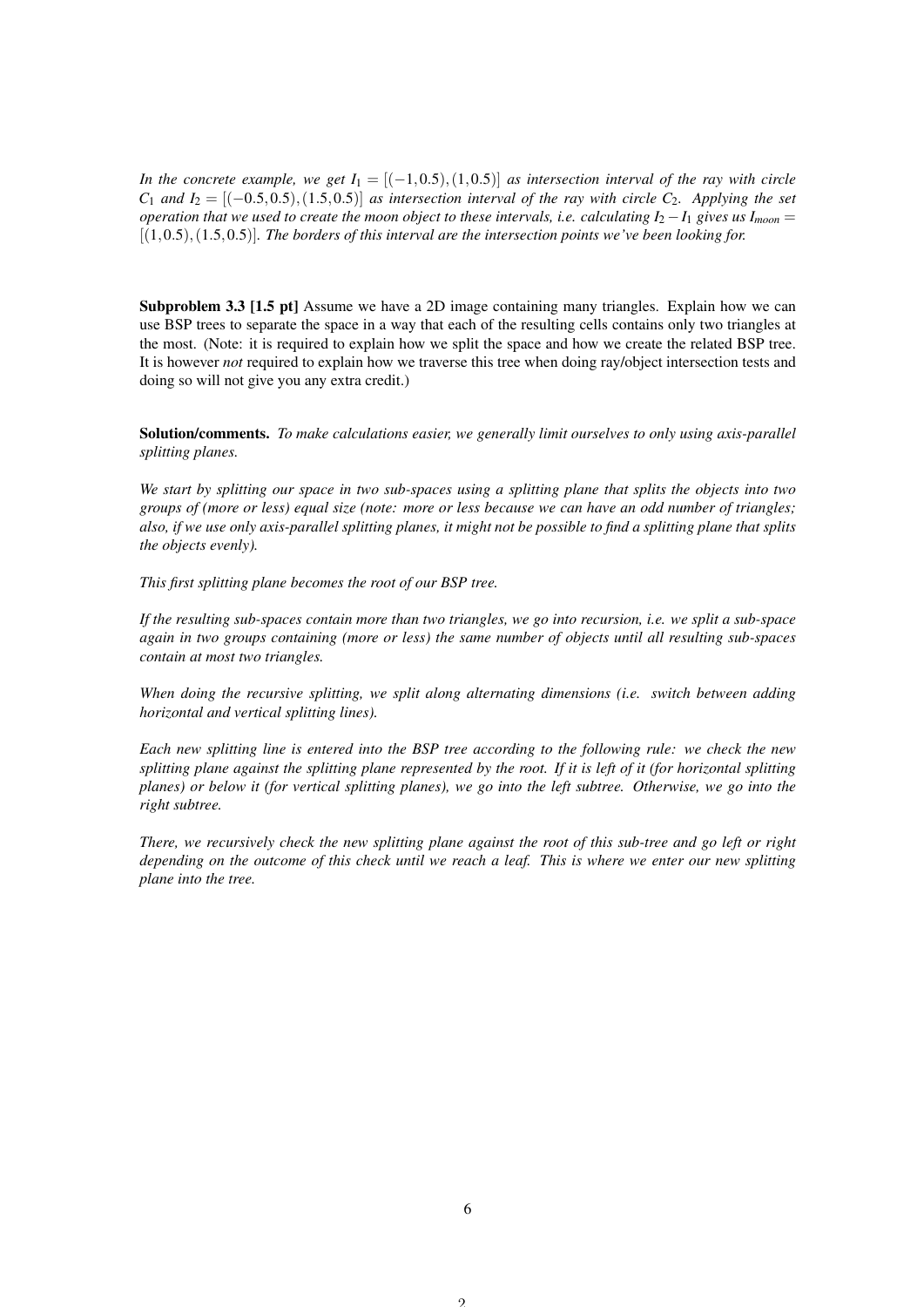### Problem 4: Texture mapping

#### Subproblem 4.1 [1.5 pt]

(a) Give a procedure that creates a checker board-like 2D texture consisting of equal sized squares with width = length =  $\pi$  and alternating black and white color.

(b) How do you have to change your procedure from (a) in order to allow users to control the size of the squares with a parameter *w*?

Solution/comments. *(a) The following procedure does the trick (it's a simple extension of the "2D strip" texture we had in the lecture and an easier version of the "3D squared tiles"-texture we had in the tutorials):*

```
stripe( point (x_p, y_p, z_p) ){
    if ( (\sin x_p > 0 \text{ AND } \sin y_p > 0) \text{ OR } (\sin x_p < 0 \text{ AND } \sin y_p < 0))
        return black;
    else
        return white;
    }
}
```
*(b) To get a variable width, we have to modify the* sin *function in a way that its frequence changes from* 2π *to* 2*w. This is done by replacing* sin*x<sup>p</sup> and* sin*y<sup>p</sup> with* sin(π*xp*/*w*) *and* sin(π*yp*/*w*)*, respectively. (Of course, we also have to pass the parameter w to our procedure now in the first line.).*

Subproblem 4.2 [1 pt] Give a short description of environment mapping.

Solution/comments. *The goal of environment mapping is to make objects appear to reflect their surounding specularly. For this, we first place a cube around the object and project the environment of the object onto the planes of the cube in a preprocessing (texture mapping) step. During rendering, we compute a reflection vector and use that to look up texture values from the cubic texture map.*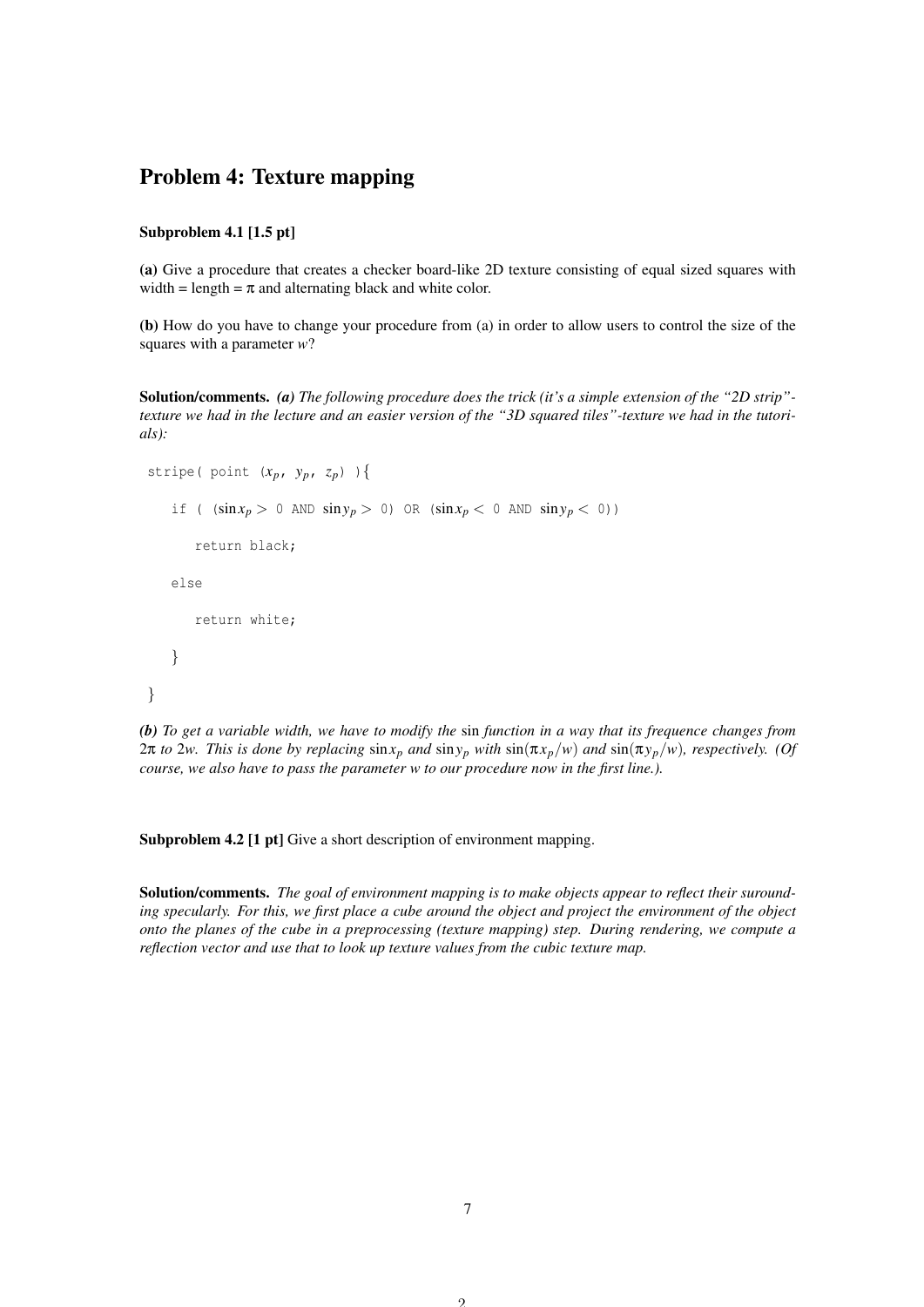#### Problem 5: Triangle rasterization

**Subproblem 5.1 [2 pt]** Assume we want to rasterize the polygone with edges  $a, b, c, d$ , and *e* that is illustrated in the image below using the scanline approach (note: we assume a horizontal scanline that moves vertically from the bottom to the top as illustrated by the arrow in the image; also, we assume that the integer coordinates shown in the image represent pixel centers).



For the scanline approach, we use the two data structures *Edge Table* (ET) and *Active Edge Table* (AET).

(a) How and where is edge  $a$ , i.e. the line segment between the points  $(4,2)$  and  $(1,8)$  (cf. image above) represented in the Edge Table? Explain why this is a well-defined representation of this edge/segment. (Note: do not just write down the values but explain their meaning.)

(b) What values are stored in the Active Edge Table at scanline number 4 which is illustrated in the image? Write the values down, explain what they mean, and specify what points we have to rasterize.

Solution/comments. *(a) The edge starts at y-value 2, so it is stored in the Edge Table at index 2. As it's entry, we store the x-coordinate of the lowest vertex (here: xlow* = 4*), the y-coordinate of the highest vertex (here: yhigh* = 8) *and the* ∆*x-value that indicates the change in the x-coordinate for points on the edge when we move the scanline one step (i.e. for*  $\Delta y = 1$ *; here:*  $\Delta x = -1/2$ *). Hence, the whole entry becomes* 

 $2$  :  $(4, 8, -1/2)$ 

*This is a well-defined representation of the segment, because it implicitly contains all information to get the two vertices (which have been used as a representation of the segment in the problem description in the first place). The lower vertex is represented by the index of the endge entry*  $(y_{low} = ET_{index} = 2)$  *and the first entry of the edge record (xlow* = 2*). The y*−*value of the higher vertex is stored in the 2nd entry of the edge table (yhigh* = 8*). It's x*−*value is implicitly specified by the* ∆*x-value and xlow (because we can get it by xhigh* = *xlow* + (*yhigh* −*ylow*)∆*x). [Note: it was not required to give such a detailed explanation in order to get full credits for this subproblem]*

*(b) The Active Edge Table contains the (adapted) edge records from the Edge Table that are intersected by*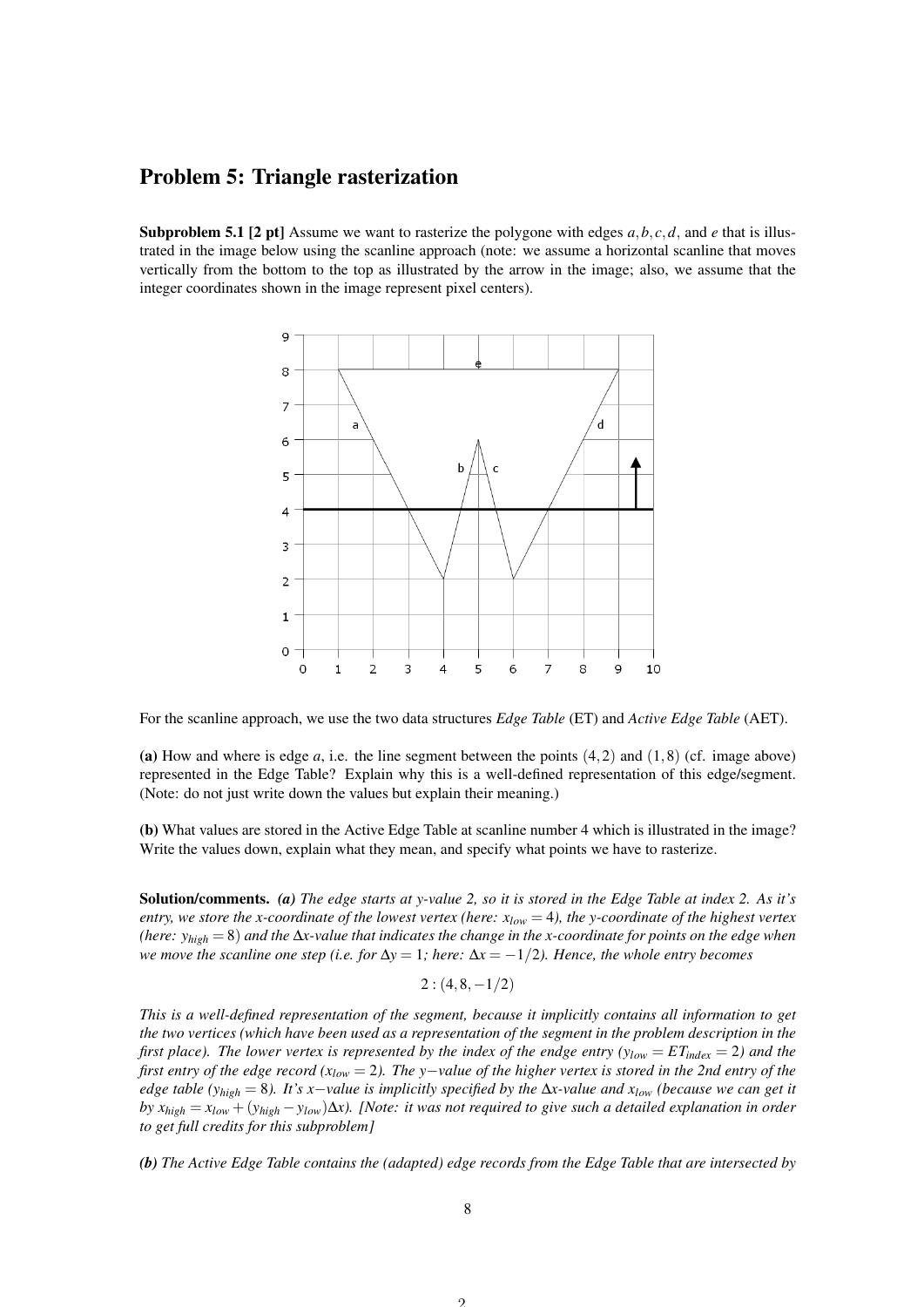*the current scanline. From the image we see that these are the segments a, b, c, and d. The concrete values are*

*scanline number* 4 : (3,8,−1/2),(4.5,6,1/4),(5.5,6,−1/4),(7,8,1/2)

*The values have the same meaning as in the Edge Table, except for the first one which is the "adapted" x-value, i.e. the x-value of the current intersection point. If we order the entries of the Active Edge Table according to this x-values, we can use them pairwise to identify the pixels we have to rasterize. In the example above these are*

$$
(3,4)
$$
,  $(4,4)$ ,  $(6,4)$ , and  $(7,4)$ 

**Subproblem 5.2 [1 pt]** Assume we have two vertices  $p_1 = (x_1, y_1)$  and  $p_2 = (x_2, y_2)$  of a triangle with colors *c*<sup>1</sup> and *c*2. We want to use *Gouraud shading* to color the edge between these two vertices, i.e. we want to linearly interpolate between the two color values. (Note: for simplicity, we assume that a color *c<sup>i</sup>* is not expressed by three values (e.g. RGB) but by a single scalar.) We can easily integrate this into the scanline approach that we are using for rasterization by calculating a ∆*c*-value similarly to the ∆*x*-value needed for rasterization.

Give the concrete formula for calculating this ∆*c*-value and explain how it is used to calculate the colors for each pixel on the edge.

**Solution/comments.** When we move the scanline from  $p_1$  to  $p_2$ , we are passing  $y_2 - y_1$  pixels. While doing *this, we want to change the color values from*  $c_1$  *to*  $c_2$ *. So overall, we want to change it about*  $c_2 - c_1$ *. We want to do this linearly, i.e. about the same value in each step. This value is our* ∆*c and it is obviously calculated by*

$$
\Delta c = \frac{c_2 - c_1}{y_2 - y_1}
$$

*Starting with c*<sup>1</sup> *and continuously adding* ∆*c to the color value from the previous step will give us the desired linear interpolation between c*<sup>1</sup> *and c*2*.*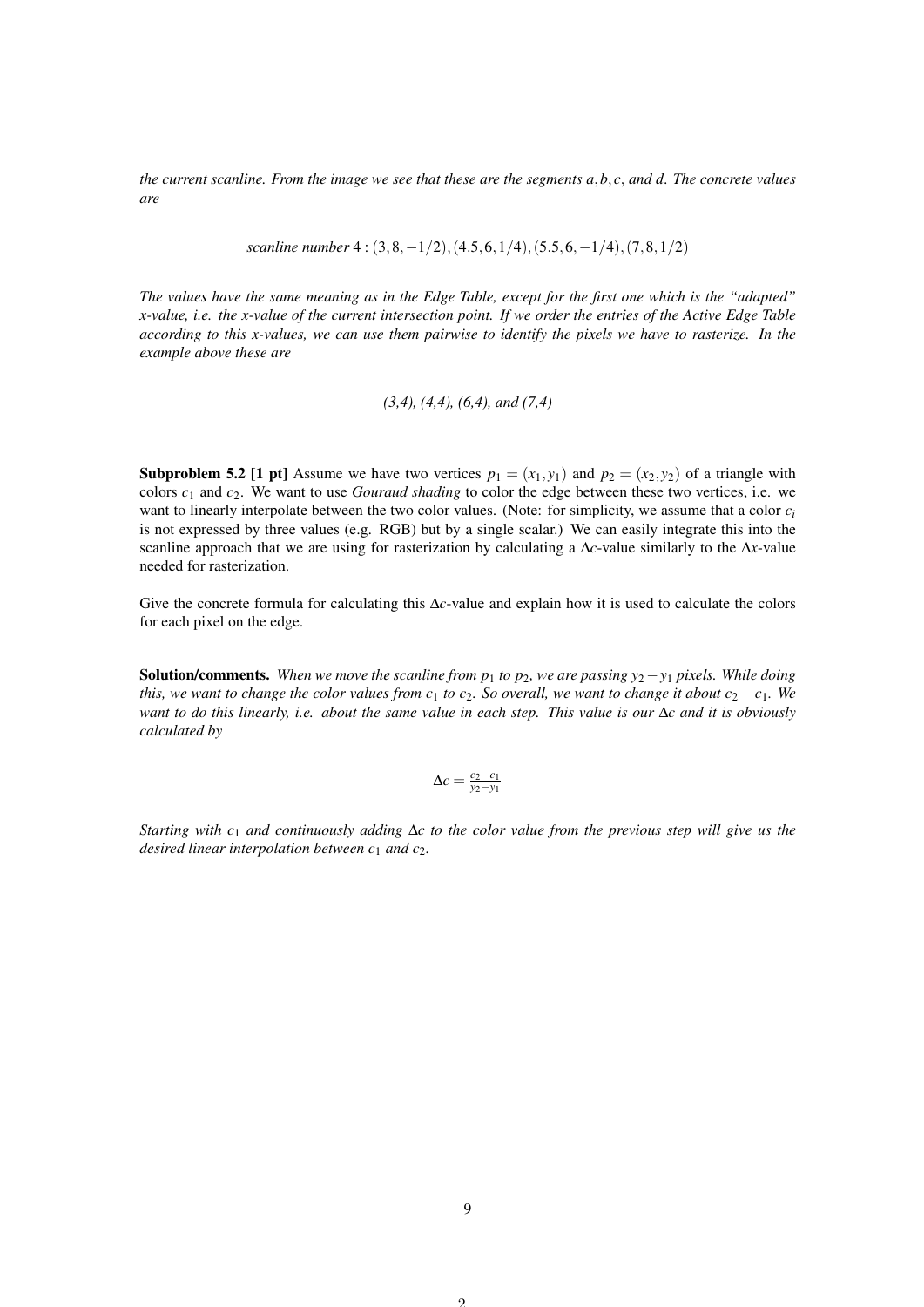#### Problem 6: Radiosity and shadows

Subproblem 6.1 [1 pt] Explain the meaning of the following formula, which can be used to calculate the radiosity *B<sup>i</sup>* of a patch *A<sup>i</sup>* :

$$
B_i = E_i + \rho_i \sum_j B_j F_{ij}
$$

Solution/comments. *The radiosity of a patch is the sum of*

- *the energy E<sup>i</sup> emitted by the object itself (e.g. if it is a light source) and*
- *the light that it reflects which in turn is the energy reflected by the other objects and defined by*
	- $-$  *the sum of the radiosities emitted by all objects*  $B_j$  *multiplied with the form factor*  $F_i$  *which specifies "how well two objects see each other",*
	- *weighted by the reflective factor* ρ*<sup>i</sup> of patch A<sup>i</sup> (which depends on the material of the object's surface and specifies how much light is reflected).*

Subproblem 6.2 [1 pt] One approach to integrate shadows into our images is via *shadow volumes*. In practice, they are often implemented using a Stencil buffer which in turn contains a counter for each pixel that we want to rasterize.

Explain what this counter represents and how it is used to decide if we have to draw an object in a shadow or not. (Note: you just have to explain the meaning of the counter and what the related value represents. It is *not* required to explain the Stencil buffer and doing so will not give you any extra credit.)

Solution/comments. *Shadows are drawn as volumes that cover the area (or in 3D more precisely the volume) that is in the shadown that is casted by an object. When we look through a pixel towards a scene, we increment the counter everytime we enter one of these shadow volumes and decrement the counter everytime we exit one. We do this until we reach the first object. If the counter is 0, we know that we entered as much shadow volumes as we exited (because for each entry we increase and for each exit we decrease the counter). Hence, we know that the object is not in a shadow volume, so we can draw it in light. If the counter is larger than 0, we know that we entered more shadow volumes as we exited. Hence, we know that the object must be within a shadow volume, so we have to draw a shadow on it.*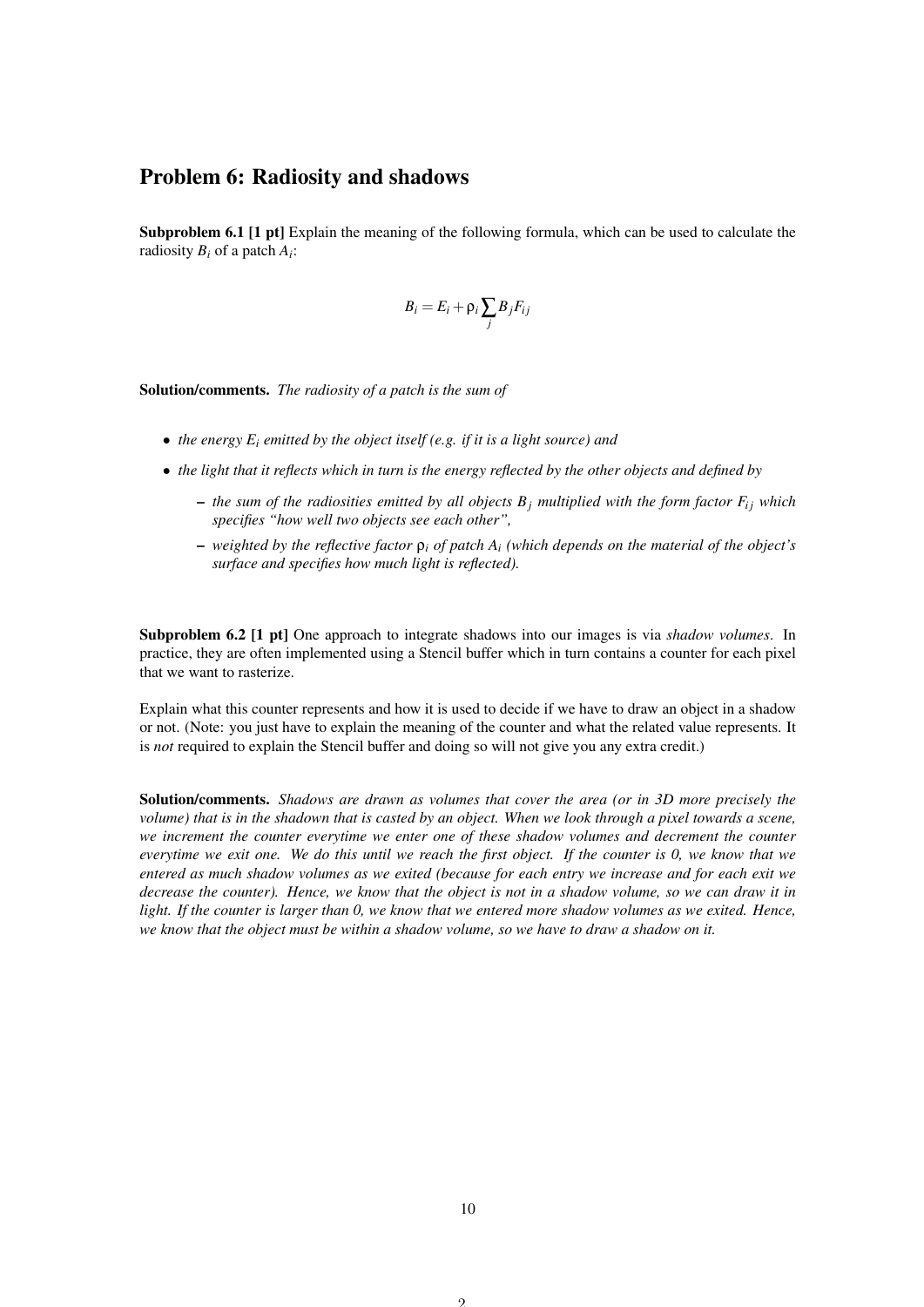# Problem 7: Clipping

Subproblem 7.1 [1 pt] We want to use the Weiler-Atherton algorithm to clip the gray polygone illustrated below agains the clipping area represented by the rectangle. Construct the graph that is used by this algorithm for the given rectangle and polygone.



Solution/comments. *Note: intersection-nodes with a square represent outgoing nodes, whereas the ones with circles are incoming nodes. The right graph is the same as the left one but drawn with a clearer arrangement of the nodes. Both are of course correct.*



Subproblem 7.2 [1 pt] In the pseudocode for using the graph from the Weiler-Atherton algorithm to draw the clipped polygones, we have the following line:

• *Continue, changing from polygone boundary to clipping region and the other way around at outgoing and incoming intersection vertices, respectively, until we reach the starting vertex.*